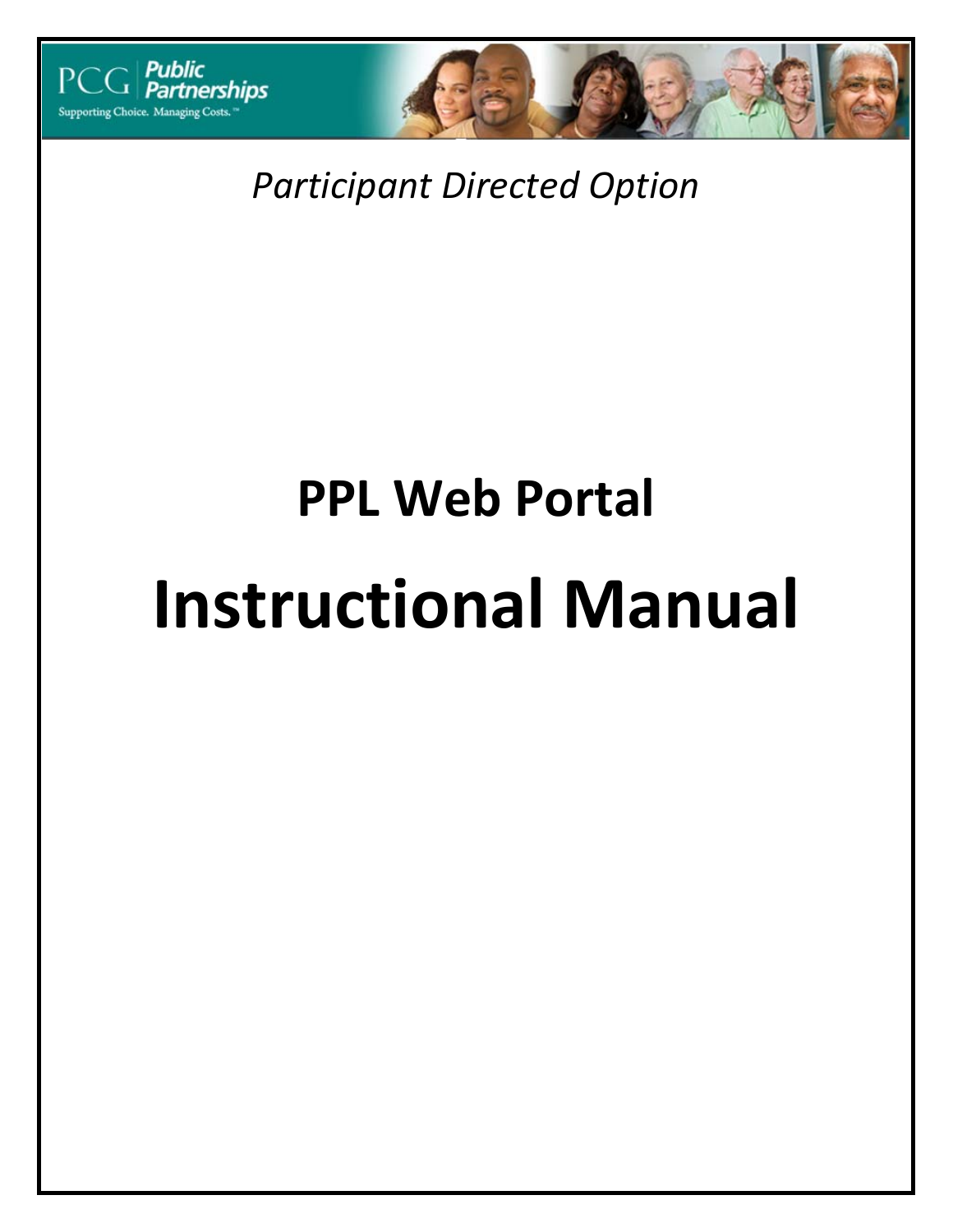



# Table of Contents

How **Participants** Approve/Reject Electronic Timesheets…………………………17

**You can download additional instructions online at www.publicpartnerships.com.** 

Go to the Simply‐FL PDO program, click on "Program Login" in the upper‐right corner, select "Florida" from the drop-down menu, click on the "Simply PDO" link.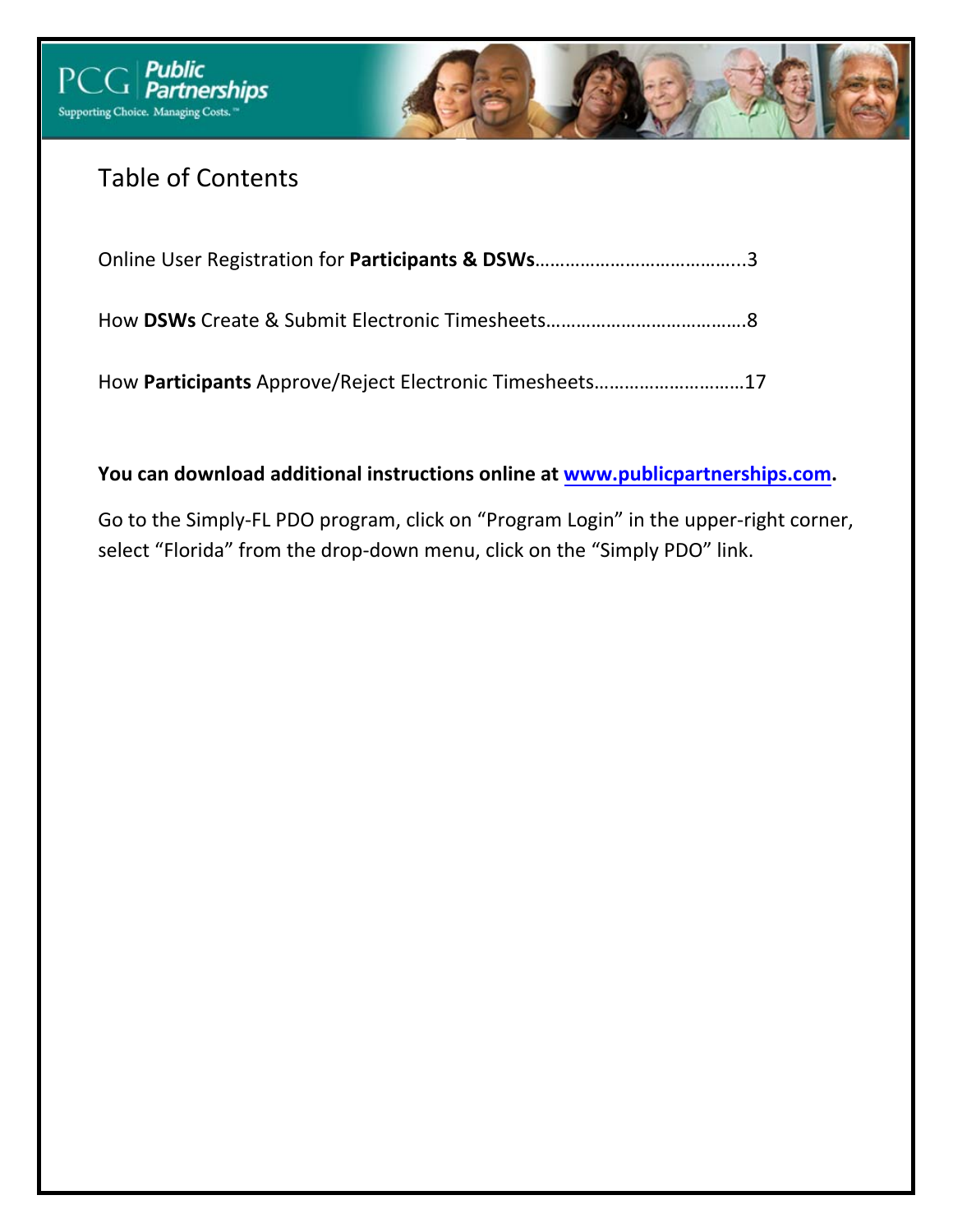#### **Welcome to the PPL Web Portal system!**

*How do I register online?* This document will outline for you how to set up your Username and Password so that you can begin using the PPL Web Portal. The process for online registration is the same for both Participants & DSWs.

**As a Participant once you are registered you will be able to use the PPL Web Portal for** 

- $\frac{1}{\sqrt{2}}$  Managing your Authorizations
- $\overline{\text{4}}$  Approving your Direct Service Worker's E-Timesheets
- $\overline{\text{4}}$  Viewing the status of your Direct Service Worker's E-Timesheets

**As a DSW once you are registered you will be able to use the PPL Web Portal to:** 

- $\overline{\phantom{a}}$  Creating Timesheets
- **Exercise Payment Status** Filter Payment Status
- 1. The first thing you should do is type in the web address provided below into your browser: (we recommend saving this as a *favorite*, so that you don't have to keep typing it in).

https://fms.publicpartnerships.com/PPLPortal/login.aspx?

2. A log in screen will appear. You will use this screen to log into the Web Portal after you have registered.

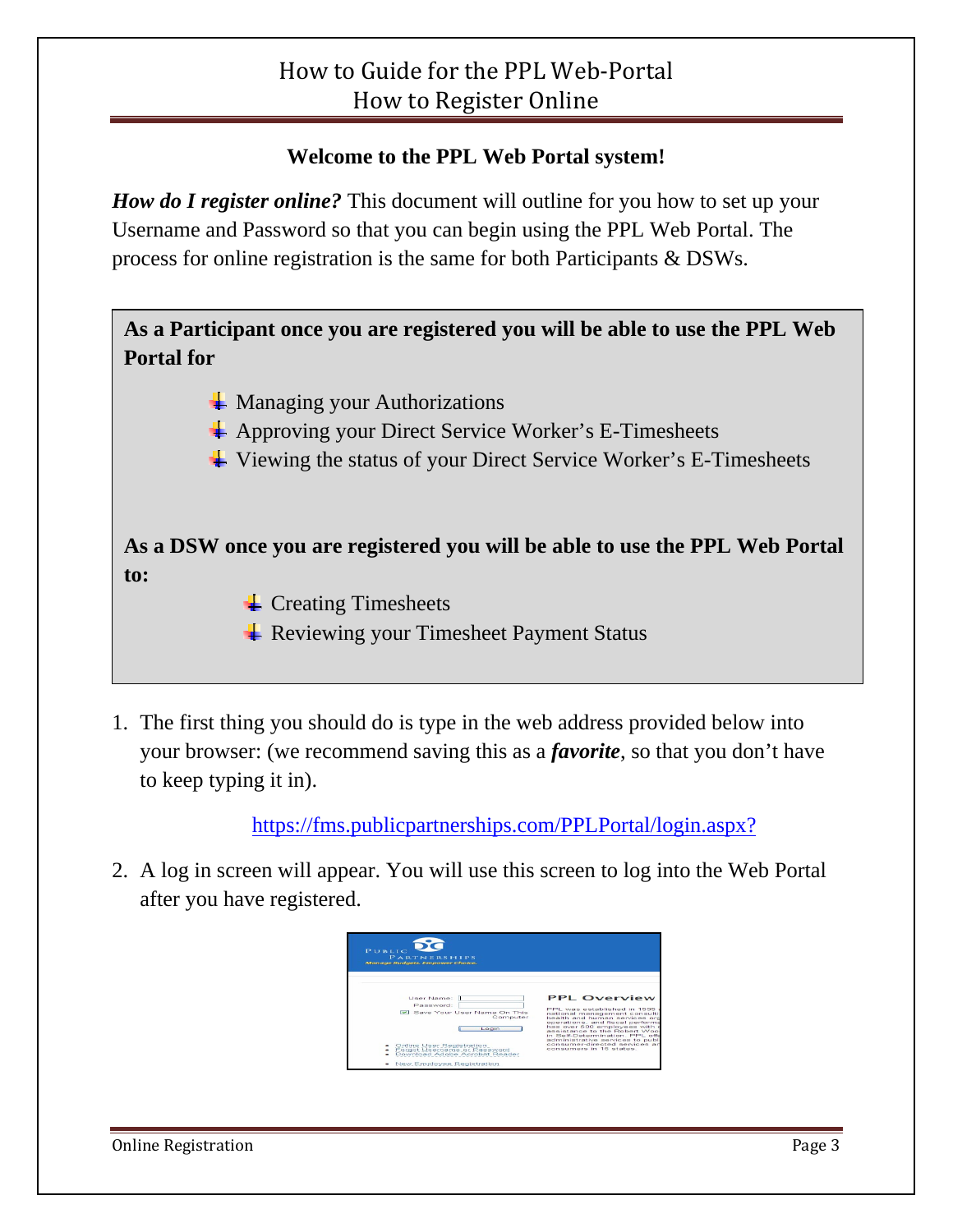- 3. Select the **Online User Registration** hyper link below the login button on the Login Screen.
	- **Online User Registration**
	- Forgot Username or Password
	- Download Adobe Acrobat Reader
- 4. This will bring you to the **New User Registration** screen. It will ask you to choose your state.



5. You should select **FLORIDA** from the drop down list.

| Step 1: Select your State, Program and Role |                                             |  |  |  |  |  |  |  |
|---------------------------------------------|---------------------------------------------|--|--|--|--|--|--|--|
| State                                       | Florida                                     |  |  |  |  |  |  |  |
| Program                                     | DGGWale<br>District of Columbia!<br>Florida |  |  |  |  |  |  |  |
| Role                                        | Georgia<br>Hawaii                           |  |  |  |  |  |  |  |
| Cancel                                      | Idaho<br>Illinoic                           |  |  |  |  |  |  |  |

6. After you select your state two new data fields will appear: **Program** and **Role** Select your Program – **Simply FL\_PDO**

| <b>New User Registration</b> |                                             |  |  |  |  |  |  |
|------------------------------|---------------------------------------------|--|--|--|--|--|--|
|                              | Step 1: Select your State, Program and Role |  |  |  |  |  |  |
| State                        | Florida                                     |  |  |  |  |  |  |
|                              | Program  - Select -                         |  |  |  |  |  |  |
| Role                         |                                             |  |  |  |  |  |  |
| Cancel                       | Next.                                       |  |  |  |  |  |  |

Online Registration **Page 4**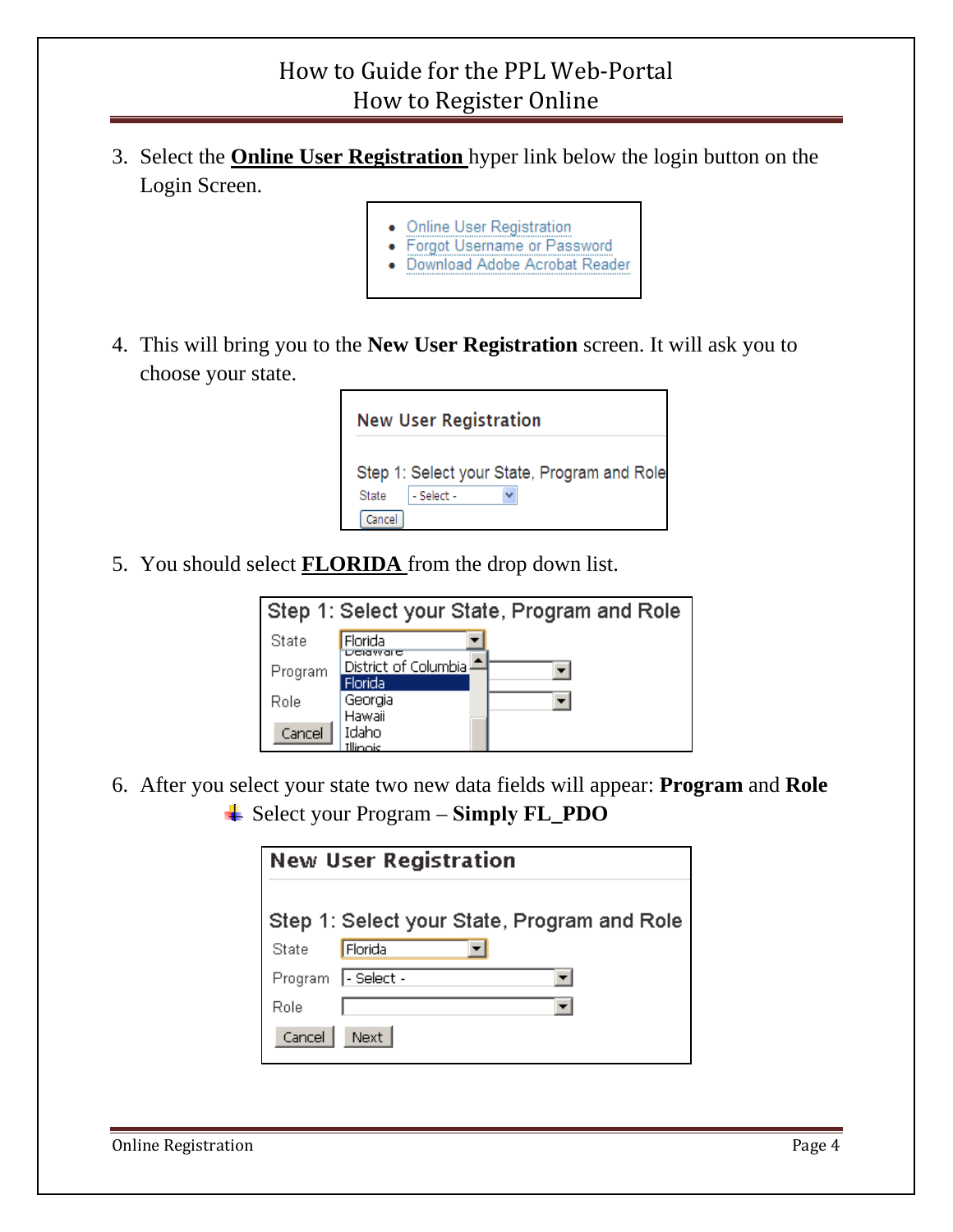- $\overline{\phantom{a}}$  Select your Role (if you choose the incorrect role the system will not be able to verify your information.
- $\pm$  If you are the Participant or Representative select the **PARTICIPANT** role.
- If you are the Direct Care Worker select the **Direct Service Worker** role.

|        | Step 1: Select your State, Program and Role |
|--------|---------------------------------------------|
| State  | Florida                                     |
|        | Program   FL MCO IC                         |
| Role   | - Select -                                  |
| Cancel | - Select -<br>Case Manager                  |
|        | Participant                                 |
|        | Direct Service Worker                       |
|        | Service Facilitator                         |

- 7. After you have selected your role hit the **NEXT** button to continue on to registration.
	- $\triangleq$  By choosing the correct role the system now knows which information to look up for your account.
	- **VERY IMPORTANT!! If you do not choose the correct role the system will be unable to find your account in order for you to complete your registration**.
- 8. You will be brought to the **STEP 2. Verify Credentials** screen. You are now required to verify who you are by completing the three data fields below :
	- **PPL ID:** This number has been generated by PPL and is unique to each participant in the program. It may also be referred to as your Participant or DSW ID.
	- **Last Name:** This is the Participant's or DSWs last name
	- **EXTER:** D.O.B: This is the Participant's or DSWs date of birth, which we have on file in the system already.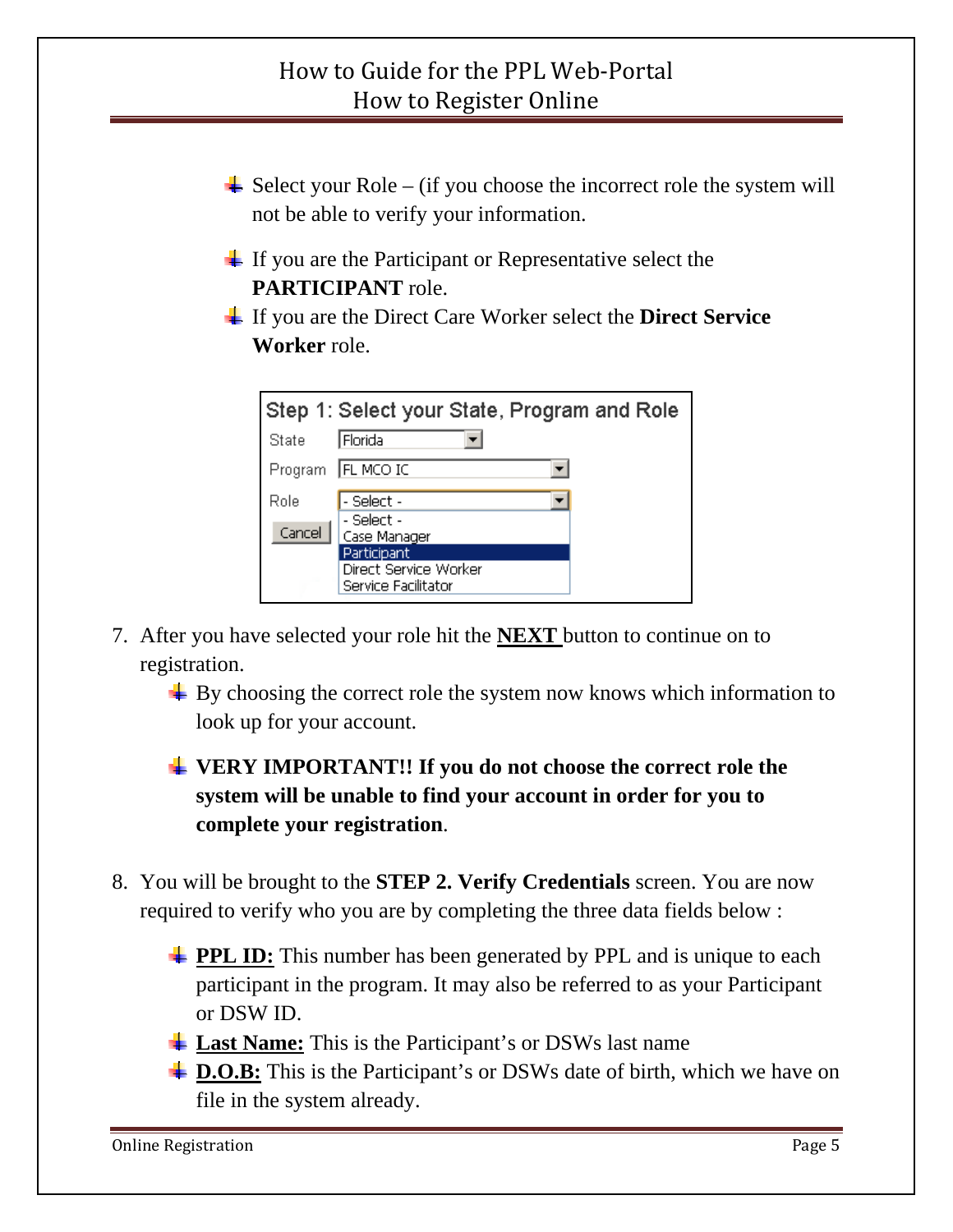#### **Please note IMPORTANT for users registering under the Participant Role ONLY!**

Even though you are representing the Participant, you still put the D.O.B of the Participant in the system, not yours.

*Please enter the date of birth in the format below:* 

- **Ex.** Correct =  $12/12/1988$
- **Ex.** Wrong =  $12/12/88$

| <b>New User Registration</b>                            |  |
|---------------------------------------------------------|--|
| Step 2: Verify Credentials                              |  |
| Please verify your self. Enter the required fields in * |  |
| PPL ID <sup>*</sup>                                     |  |
| Last Name                                               |  |
| $DOB^*$                                                 |  |
| Previous<br><b>Next</b>                                 |  |

 $\frac{1}{\sqrt{1 + \pi}}$  If the system is unable to verify your information there are potentially two issues:

- 1. The Participant's or DSWs information was inaccurately entered at the time of enrollment. In order to resolve this:
	- $\frac{1}{\sqrt{2}}$  You should call Customer service and provide the Participant/DSW ID so that PPL can verify the demographic information we have on file.
- 2. You will now be brought to **Step 3: User Information** page. This is the page in which you will actually register yourself as a user in the system. You will be asked for the following information: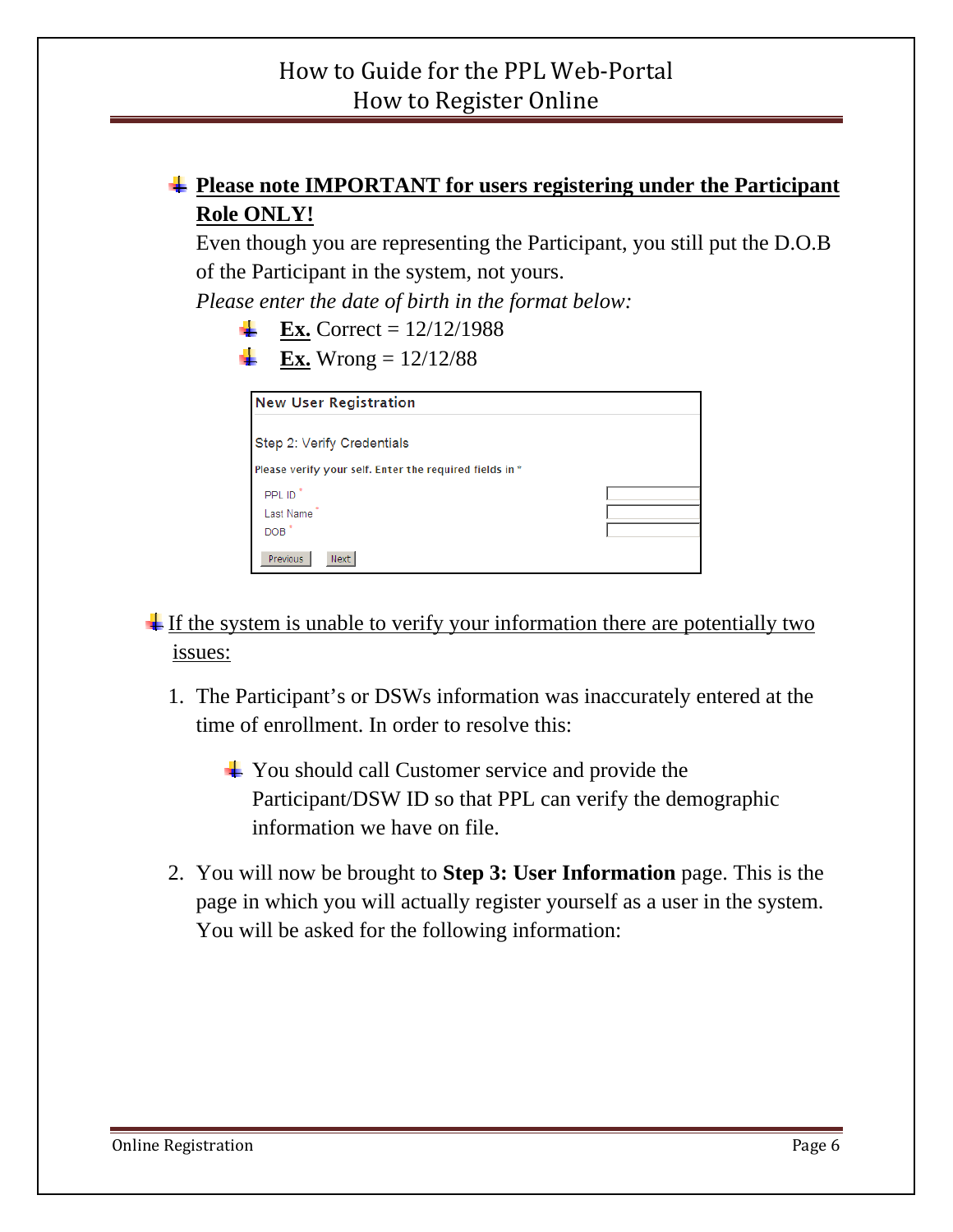## How to Guide for the PPL Web‐Portal How to Register Online

| <b>New User Registration</b> |   |                    |    |           |
|------------------------------|---|--------------------|----|-----------|
| Step3: User Information      |   |                    |    |           |
| First Name:                  |   | Last Name:         | Ly |           |
| User Name:                   |   | Email Address:     |    | *Optional |
| Password:                    |   | Confirm Password   |    |           |
| Notes:                       |   | $\sim$             |    |           |
| <b>Security Questions:</b>   |   |                    |    |           |
| - Select -                   | v |                    |    |           |
| - Select -                   |   |                    |    |           |
| - Select -                   |   |                    |    |           |
|                              |   | Submit<br>Previous |    |           |

- $\frac{1}{\sqrt{2}}$  Username PPL suggests that you use the first letter of your first name and your last name.
	- i. Ex. Mary Poppins  $=$  MPoppins
		- 1. Please note, if the user name you selected is already in use you will need to select a different username.
- **Password**-Your password must be at least **6** characters long and contain *at least* **1 numerical character**, **1 capitalized character** and **1 lower case character**. Please be aware that your password will be case sensitive.
- **Confirm Password** Here, you need to retype the password you created.
- **Email Address** Your email address is an optional field. PPL will use this to send information pertaining to your timesheets to your email account. **Please note: If you provide an email address you will receive an email confirmation of your username and password.**
- **Security Questions**-You should choose three questions from the drop down menu. Put the answers to these questions in the data field next to it.
	- i. If you ever needed to change your username or password these questions provide a layer of security to protect your privacy. So that only YOU can change your user registration information.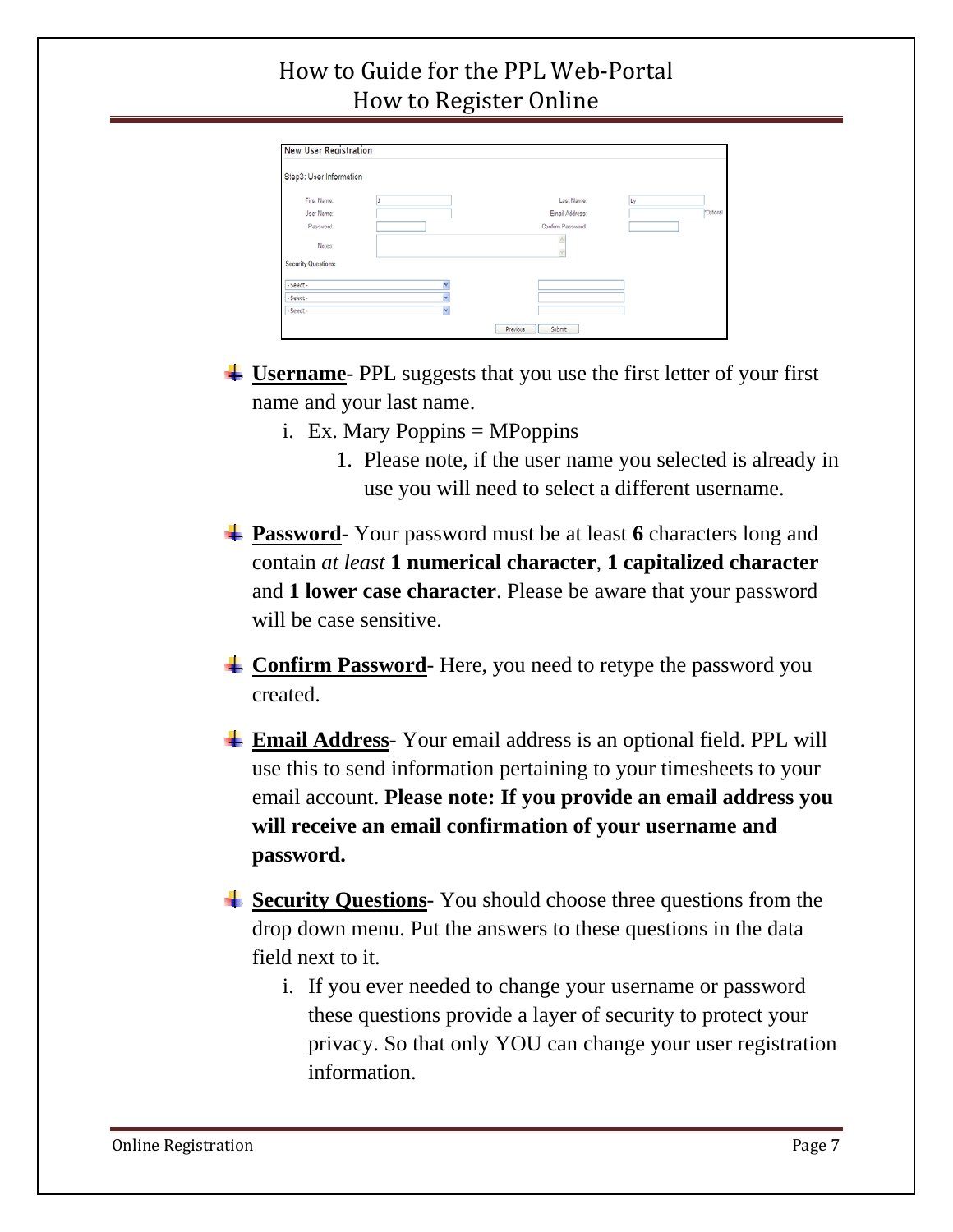### How to Guide for the PPL Web‐Portal How to Register Online

3. If you are happy with all of your information hit the **SUBMIT** button.

#### **CONGRATULATIONS! You are now registered and ready to Log In to the Web Portal!**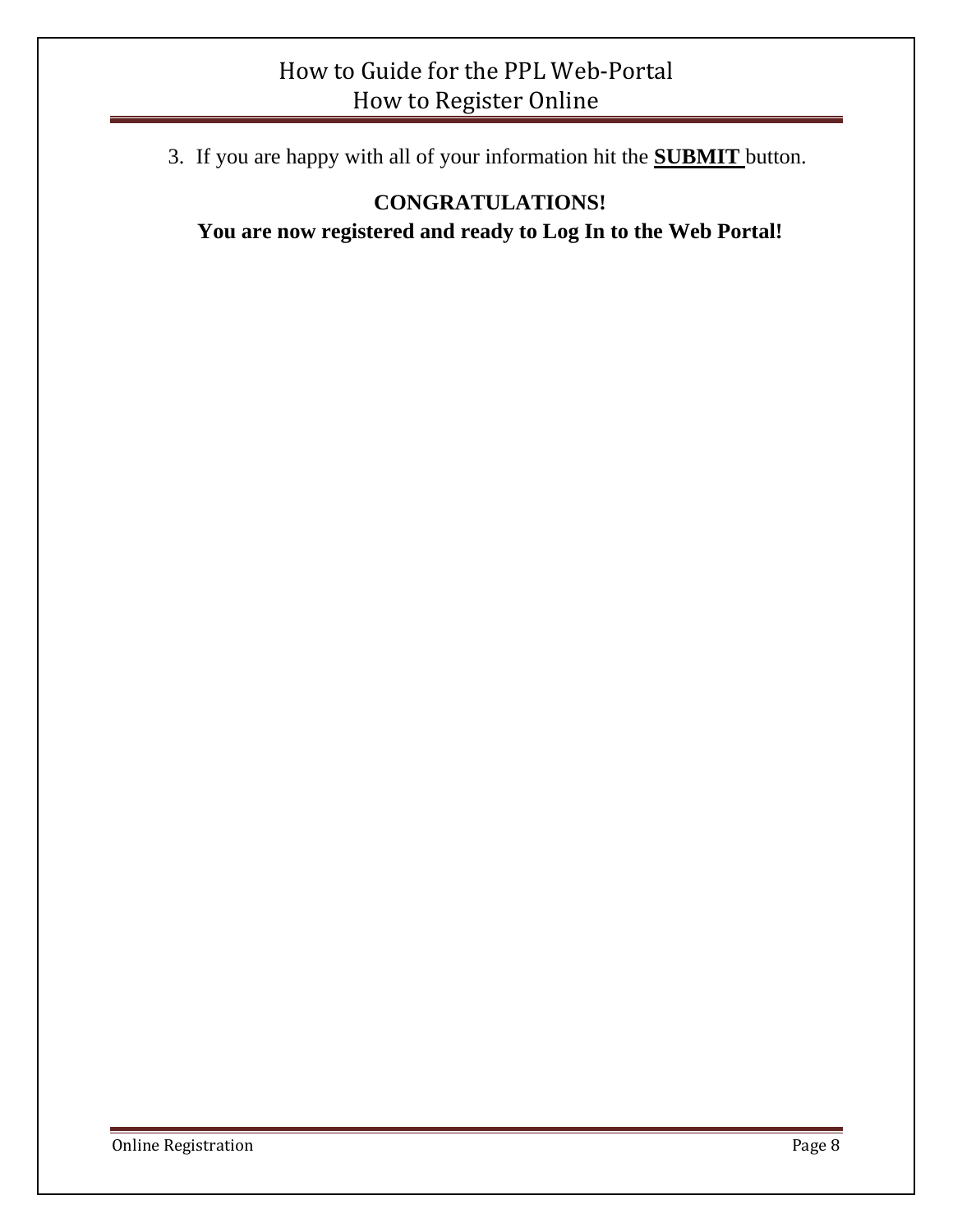#### **Direct Service Worker (DSW):** *How to Create and Submit a timesheet*

1. Log in to the PPL Web Portal using your pre assigned username and password

https://fms.publicpartnerships.com/PPLPortal/login.aspx?

2. You will default on the **"Timesheets"** page.

| <b>Participant Search</b>                                   | Direct Service Worker View Timesheet |        |                                       | Contact Us |                                    |
|-------------------------------------------------------------|--------------------------------------|--------|---------------------------------------|------------|------------------------------------|
| Create Timesheet                                            | Search Timesheet                     |        |                                       |            |                                    |
| <b>Timesheet List</b>                                       |                                      |        |                                       |            |                                    |
| There were no timesheets that matched your search criteria. |                                      |        |                                       |            |                                    |
| Timesheet Status:                                           |                                      | Unpaid |                                       |            | To improve the timesheet submissio |
| Timesheet Start Date Range:                                 |                                      | lany.  | <b>HH</b><br>$\overline{\phantom{a}}$ | lany.      | HH                                 |
| Timesheet Submitted Date Range:                             |                                      | jany.  | HH.<br>$\sim$                         | lany.      | <b>HH</b>                          |
| Check<br>Number                                             |                                      |        |                                       |            |                                    |
| Search                                                      |                                      |        |                                       |            |                                    |

- 3. Here, you will see two options in the gray header bar.
	- a. Create Timesheet
	- b. Search Timesheet
- 4. Select the option for **"Create Timesheet"** by clicking on the words. You will see the "Participant Search" page below:

|                    |                                      | __             |      |                         |              |                         |
|--------------------|--------------------------------------|----------------|------|-------------------------|--------------|-------------------------|
| Participant Search | Direct Service Worker View Timesheet | Contact Us     |      |                         |              |                         |
|                    | <b>Participant Search</b>            |                |      |                         |              |                         |
| Advanced Search    |                                      |                |      |                         |              |                         |
|                    | Participant                          | Participant ID | City | Employer of Record Name | Phone        | Create Timesheet        |
| CONSUMER, ASSOC    |                                      | C000060        | SS   | ASSOC EMPLOYER          | 222-222-2222 | <b>Create Timesheet</b> |

- 5. The participant search page will show all of the participants you work for.
	- a. In the example above you work for "ASSOC CONSUMER" if you would like to submit a timesheet for Mr. CONSUMER the blue hyperlink to the right of the page.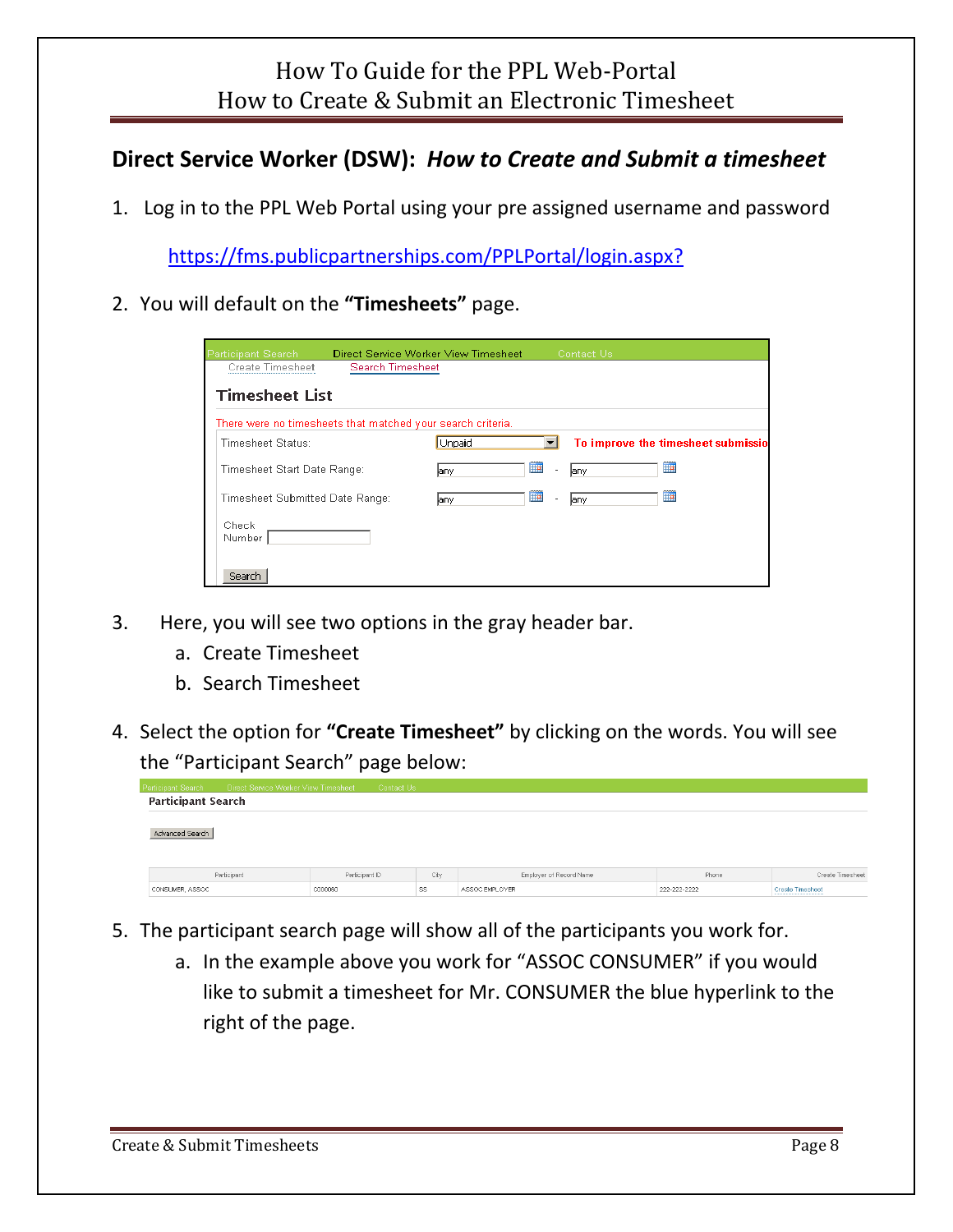

b. If you are trying to submit a timesheet for a different participant and they do not appear here, you may not be associated with that participant in the system. You should call Customer Service to determine what the next step is.

> i. This can happen if PPL has not received/or processed your paperwork for this participant yet.

- 6. After selecting the blue hyper link you will see the "Submit Timesheet" page below:
	- a. This is the beginning of the timesheet creation process.

|        |                                                                                | Contact Us                                                                                                 |
|--------|--------------------------------------------------------------------------------|------------------------------------------------------------------------------------------------------------|
|        |                                                                                |                                                                                                            |
|        |                                                                                |                                                                                                            |
|        |                                                                                |                                                                                                            |
|        |                                                                                |                                                                                                            |
|        |                                                                                |                                                                                                            |
| DSW ID |                                                                                | DSW Name                                                                                                   |
|        |                                                                                |                                                                                                            |
|        | <b>Submit Timesheet</b><br>Participant ID:<br>C000060<br>Please select the daw | Direct Service Worker View Timesheet<br>Timesheet for Assoc Consumer<br>Participant Phone No: 222-222-2222 |

7. In this first screen you should click on the calendar box to select the pay period you are submitting time for.

|    |              |    |                 | September, 2013           |                |   |    |     |
|----|--------------|----|-----------------|---------------------------|----------------|---|----|-----|
|    | Su           | Mo |                 | Tu We The Fri Sa          |                |   |    |     |
|    | 25           |    |                 | 26 27 28 29 30            |                |   | 31 |     |
|    | $\mathbf{1}$ | 2  | 3 <sup>1</sup>  |                           | 4 <sub>5</sub> | 6 | 7  |     |
|    | 8            | 9  | 10 <sup>1</sup> |                           | 11 12 13       |   | 14 |     |
|    | 15           | 16 | $17 -$          |                           | 18  19  20  21 |   |    |     |
| Cо |              |    |                 | 22 23 24 25 26 27 28      |                |   |    | hip |
|    | 29           | 30 |                 | $1 \quad 2$               | 3              | 4 | 5  |     |
|    |              |    |                 | Today: September 10, 2013 |                |   |    |     |

Create & Submit Timesheets **Page 9**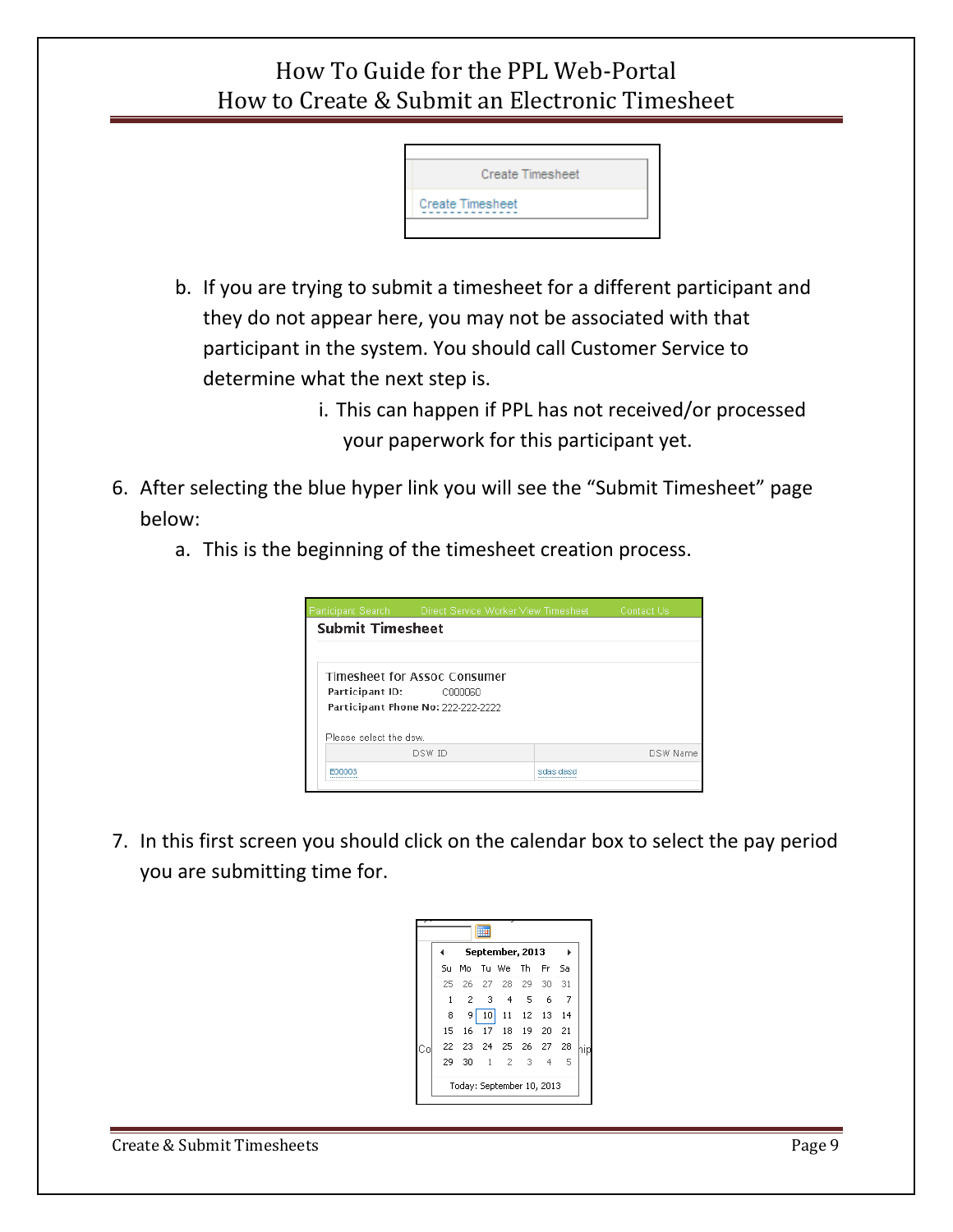#### 8. After selecting the correct pay period you will be taken to the screen below:

| Participant Search                      | Direct Service Worker View Timesheet | Contact Us                                                                                                                                                     |
|-----------------------------------------|--------------------------------------|----------------------------------------------------------------------------------------------------------------------------------------------------------------|
| <b>Submit Timesheet</b>                 |                                      |                                                                                                                                                                |
| QA TESTDSWEHO1<br><b>DSW ID: E00009</b> | Participant ID:                      | Timesheet for QA TestParticipantEH01<br>C000061<br>Participant Phone No: 617-426-2026                                                                          |
|                                         | Service:                             | Select a common service                                                                                                                                        |
| Date                                    | <b>Hours</b>                         | <b>HH</b><br><b>Time Period:</b> Begin: Sunday 09/08/2013. Click on the calendar to select different dates. <b>9/10/2013</b>                                   |
| 09/08/2013 Sunday                       | Service                              | Time Out<br>Time In<br>$\blacksquare$<br>There are more hours<br>$\vert \cdot \vert$<br>$\mathbf{r}$<br>$\mathbf{r}$<br>Copy Paste<br>$\overline{\phantom{a}}$ |
| 09/09/2013 Monday                       | Service                              | Time Out<br>Time In<br>$\mathbf{r}$<br>$\vert$<br>There are more hours<br>$\mathbf{r}$<br>$\mathbf{r}$<br>Paste<br>Copy  <br>$\overline{\phantom{a}}$          |
| 09/10/2013 Tuesday                      | Service                              | Time Out<br>Time In<br>There are more hours<br>Copy  <br>Paste<br>$\overline{\phantom{a}}$                                                                     |

- 9. This page is where you will enter in the time you worked for the pay period.
	- a. If you didn't work on one day, that's ok, just leave it blank.
- 10. At the top of the page you should confirm that you are putting together a timesheet for the right participant.
	- a. You also have the option of selecting a "Common Service".

| <b>Test Employee</b> | Individual ID:       | <b>Timesheet for TEST CONSUMEROA1</b> |  |
|----------------------|----------------------|---------------------------------------|--|
| Employee ID: E00011  | Individual Phone No: | N9098002                              |  |
|                      | Service:             | Select a common service               |  |

- b. This dropdown feature is used by direct service workers who provide the same service throughout the entire pay period.
- c. The common service drop down lets you populate every line of the timesheet at once instead of filling in each day individually.
- d. The common service drop down is **optional**; you do not have to use this feature.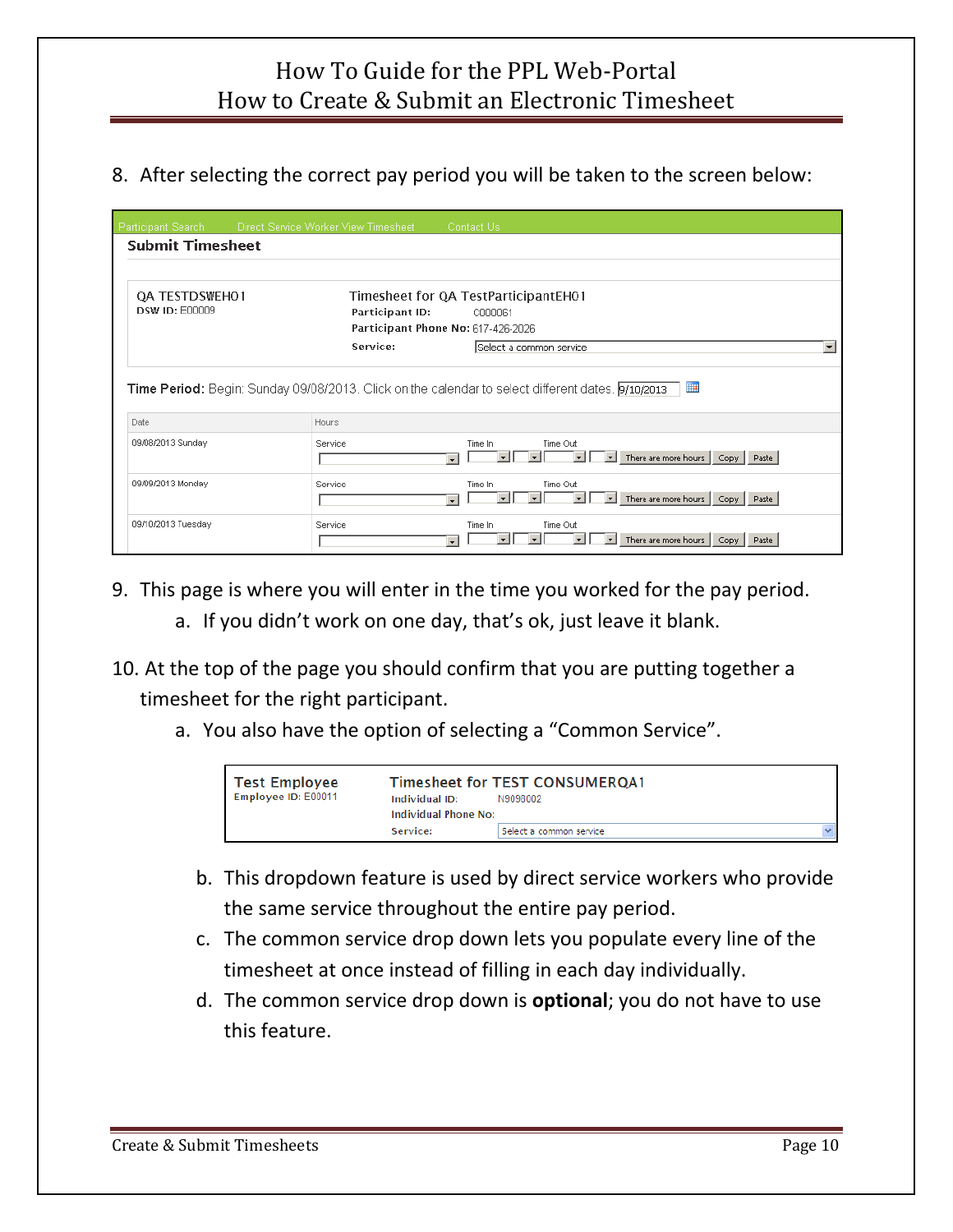$\frac{1}{2}$  If you choose to use it you will see something similar to the example below:

| <b>Submit Timesheet</b>                        |                                                             |                                                                                                                                                                                                                                                                                                                     |
|------------------------------------------------|-------------------------------------------------------------|---------------------------------------------------------------------------------------------------------------------------------------------------------------------------------------------------------------------------------------------------------------------------------------------------------------------|
| <b>QA TESTDSWEHO1</b><br><b>DSW ID: E00009</b> | Participant ID:                                             | Timesheet for QA TestParticipantEH01<br>.COOOO61                                                                                                                                                                                                                                                                    |
|                                                | Participant Phone No: 617-426-2026                          |                                                                                                                                                                                                                                                                                                                     |
|                                                | Service:                                                    | Select a common service<br>Select a common service                                                                                                                                                                                                                                                                  |
|                                                | Time Period: Begin: Sunday 09/08/2013. Click on the calenda | Set all time periods shown below to service S5125 - Attendant care services<br>Set all time periods shown below to service S5130 - Homemaker services NOs<br>Set all time periods shown below to service S5135 - Adult Companion Care<br>Set all time periods shown below to service T1019 - Personal care services |
| Date                                           | Hours                                                       |                                                                                                                                                                                                                                                                                                                     |
| 09/08/2013 Sunday                              | Service                                                     | Time Out<br>Time In<br>There are more hours   Copy<br>Paste                                                                                                                                                                                                                                                         |

 $\frac{1}{\sqrt{1}}$  If you choose not to use the "Select Common Service" feature. **You should enter in the service type for each of the days worked.** 

11. To enter the service per day click on the "Service" drop down bar on the day you worked.

| HH<br>Time Period: Begin: Sunday 09/08/2013. Click on the calendar to select different dates. 9/10/2013 |                                                                                                                                     |                                                              |  |
|---------------------------------------------------------------------------------------------------------|-------------------------------------------------------------------------------------------------------------------------------------|--------------------------------------------------------------|--|
| Date                                                                                                    | Hours                                                                                                                               |                                                              |  |
| 09/08/2013 Sunday                                                                                       | Service                                                                                                                             | Time In<br>Time Out<br>There are more hours<br>Paste<br>Copy |  |
| 09/09/2013 Monday                                                                                       | S5125 - Attendant care services<br>S5130 - Homemaker services NOs<br>S5135 - Adult Companion Care<br>T1019 - Personal care services | Time In<br>Time Out<br>There are more hours<br>Paste<br>Copy |  |

- $\div$  Every day you work must have a service selected.
- $\frac{1}{\sqrt{1}}$  If you worked a service that does not appear in your drop down menu please contact customer service. This typically means we did not receive a rate or enrollment paperwork required for that service type.
- 12. Next you should select the hours in the day that you worked.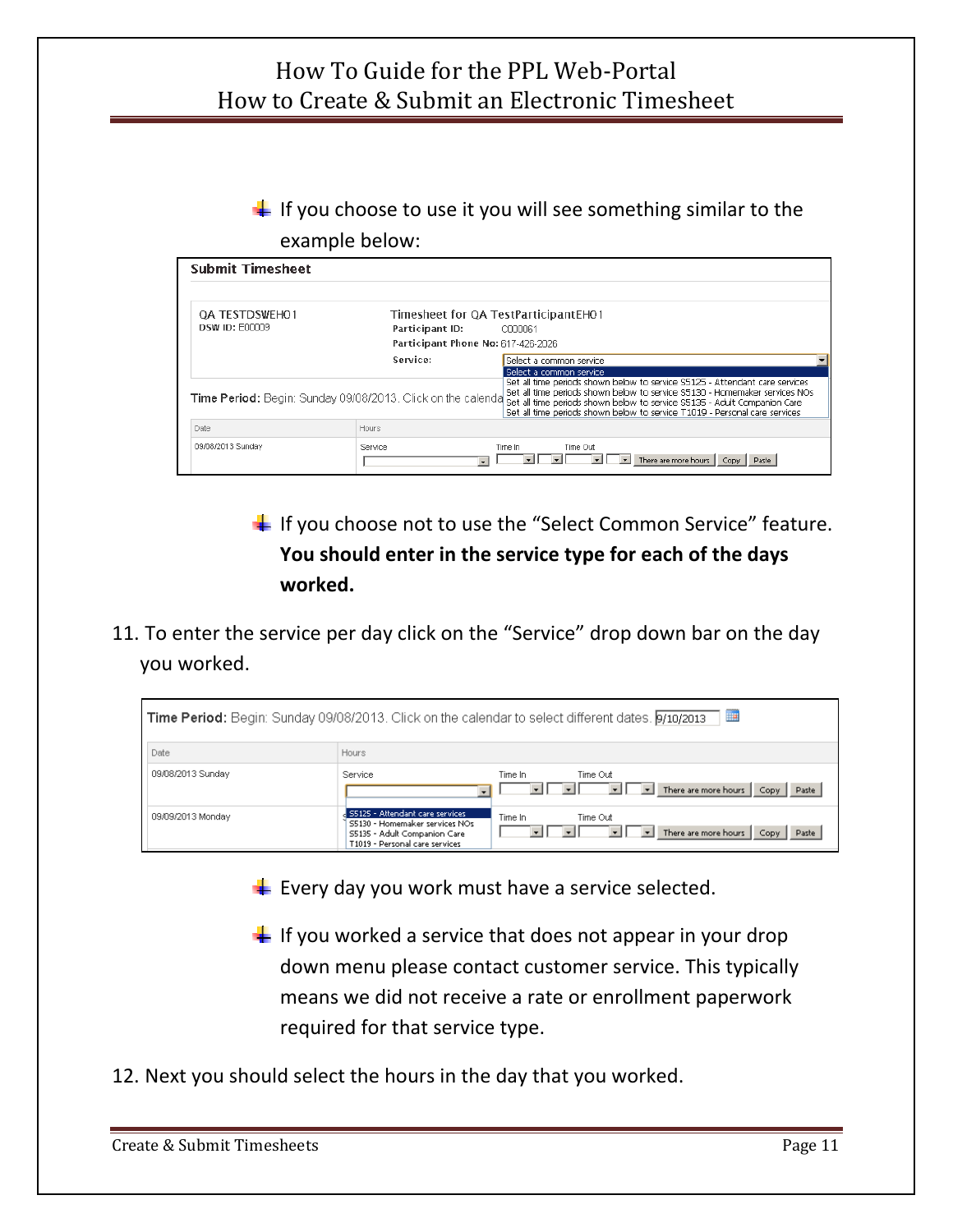- a. To select the time of day you started click on the **"Time In"** dropdown:
- b. To select the time of day you ended click on the **"Time Out"** dropdown:
- c. You can also select minutes if you would like.

| Date                 | Hours                                                                                                                               |
|----------------------|-------------------------------------------------------------------------------------------------------------------------------------|
| 09/08/2013 Sunday    | Service<br>Time In<br>Time Out<br>There are more hours<br>Paste<br>Copy  <br>S5125 - Attendant care services<br>$\vert \cdot \vert$ |
| 09/09/2013 Monday    | 12 AM<br>Time Out<br>Service<br>1 AM<br>2 AM<br>There are more hours<br>Paste<br>Copy  <br>$\overline{\mathbf{v}}$<br>3 AM          |
| 09/10/2013 Tuesday   | 4 AM<br>Time Out<br>Service<br>5 AM<br>6 AM<br>There are more hours<br>Copy   Paste<br>$\blacktriangledown$<br>7 AM<br>8 AM         |
| 09/11/2013 Wednesday | 9 AM<br>Time Out<br>Service<br>10 AM<br>There are more hours<br>Paste<br>Copy<br>11 AM                                              |

If you worked multiple shifts in one day select the **"There are more hours"** button.



After selecting the **"There are more hours"** button an additional line will be created for the day worked.

|   |          | Time In |    |              | Time Out |              |    |            |                      |              |
|---|----------|---------|----|--------------|----------|--------------|----|------------|----------------------|--------------|
| g | Activity | 8 AM    | 00 | $\checkmark$ | 3 PM     | $\checkmark$ | 00 |            | Remove Time          | Cop<br>Paste |
|   |          |         |    |              |          |              |    | <b>ALC</b> | There are more hours | Con          |
|   |          |         |    |              |          |              |    |            |                      |              |

o You will need to enter in the:

- **service type (which can be different)**
- the hours worked
- o You may also remove time if you need to. To remove time select the "Remove Time" button.



Create & Submit Timesheets **Page 12**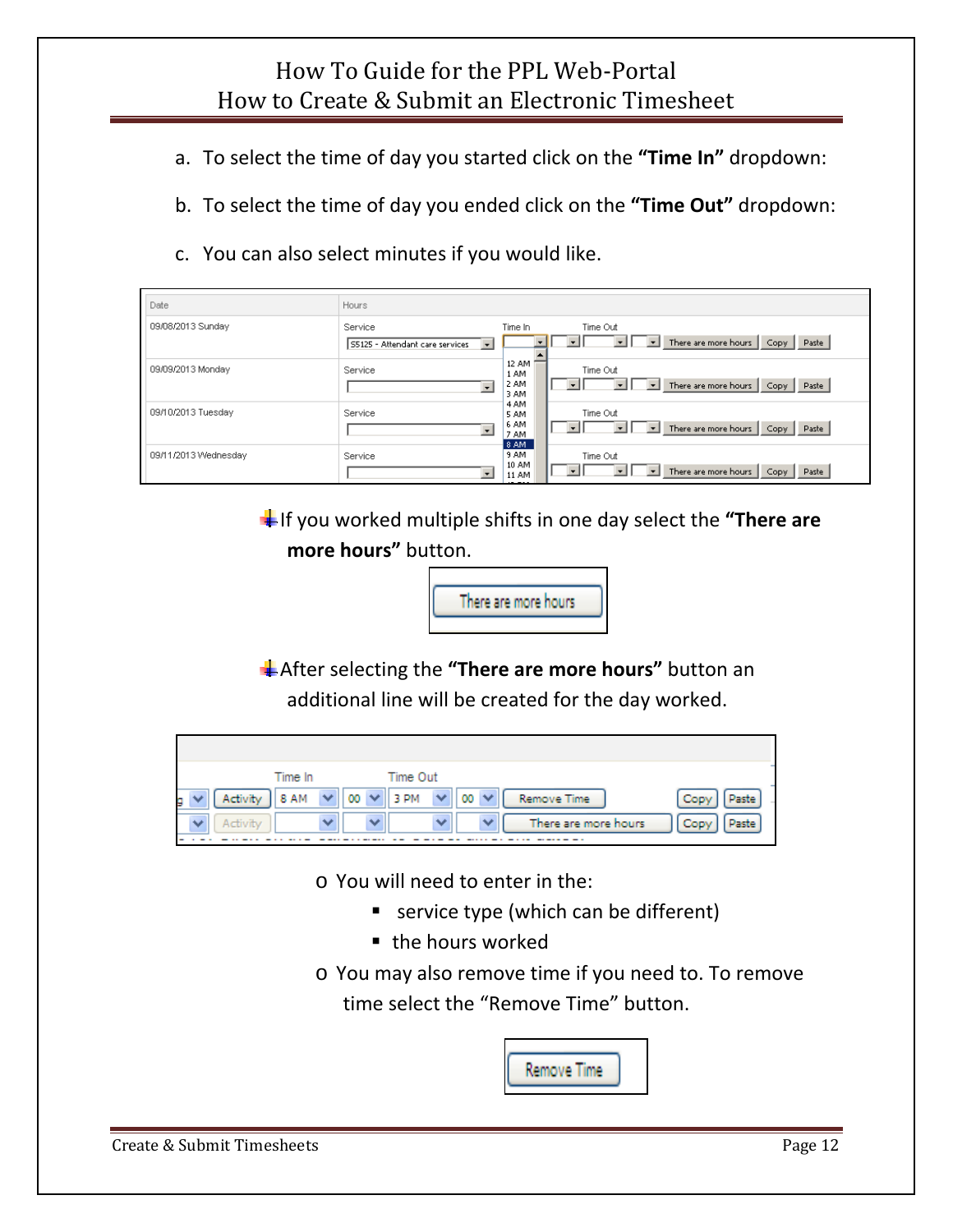- 13.You also have the option to copy and paste each line individually. To copy a line.
	- a. First click on the "Copy" button of the line you would like to copy. In this case the line on top.

| H<br><b>Time Period:</b> Begin: Sunday 09/08/2013. Click on the calendar to select different dates. 9/10/2013 |                                                                        |                                                                                   |
|---------------------------------------------------------------------------------------------------------------|------------------------------------------------------------------------|-----------------------------------------------------------------------------------|
| Date                                                                                                          | Hours.                                                                 |                                                                                   |
| 09/08/2013 Sunday                                                                                             | Service<br>$\overline{\phantom{a}}$<br>S5125 - Attendant care services | Time Out<br>Time In<br>8 AM V 00 v 3 PM v 00 v There are more hours Copy<br>Paste |
| 09/09/2013 Monday                                                                                             | Service<br>$\overline{\phantom{a}}$                                    | Time Out<br>Time In<br>There are more hours<br>Paste<br>Copy                      |

- $\frac{1}{2}$  Next click on the "Paste" button of the line you would like to put the copied information in. In this case the line at the bottom.
- 14. When you have finished entering in the days worked scroll to the bottom of the page and click on the **"Next"** button.

| 04/15/2010 Thursday | Service<br>$\overline{\mathsf{v}}$<br>Activity | Time In | Time Out<br>v | There are more hours<br>Copy<br>Paste |
|---------------------|------------------------------------------------|---------|---------------|---------------------------------------|
|                     |                                                |         | Next          |                                       |

15. You will be taken to the "Confirm Timesheet" page. In this page you should review the timesheet you entered for completeness and accuracy.

| <b>Confirm Timesheet</b>                |                   |                         |                                                                                                          |         |          |              |
|-----------------------------------------|-------------------|-------------------------|----------------------------------------------------------------------------------------------------------|---------|----------|--------------|
| -Hours Summary                          |                   |                         |                                                                                                          |         |          |              |
| QA TESTDSWEHO1<br><b>DSW ID: E00009</b> |                   |                         | Timesheet for QA TestParticipantEH01<br>Participant ID:<br>CO00061<br>Participant Phone No: 617-426-2026 |         |          |              |
| Date                                    | Total Daily Hours | Service                 | Service Code                                                                                             | Time In | Time Out | Hours Worked |
| 09/08/2013 Sunday                       | 7 hours           | Attendant care services | S5125                                                                                                    | 8:00 AM | 3:00 PM  | 7 hours      |
| 09/09/2013 Monday                       | 7 hours           | Personal care services  | T1019                                                                                                    | 8:00 AM | 3:00 PM  | 7 hours      |
| 09/10/2013 Tuesday                      |                   |                         |                                                                                                          |         |          |              |
| 09/11/2013 Wednesday                    | 7 hours           | Homemaker services NOs  | S5130                                                                                                    | 8:00 AM | 3:00 PM  | 7 hours      |

Create & Submit Timesheets Page 13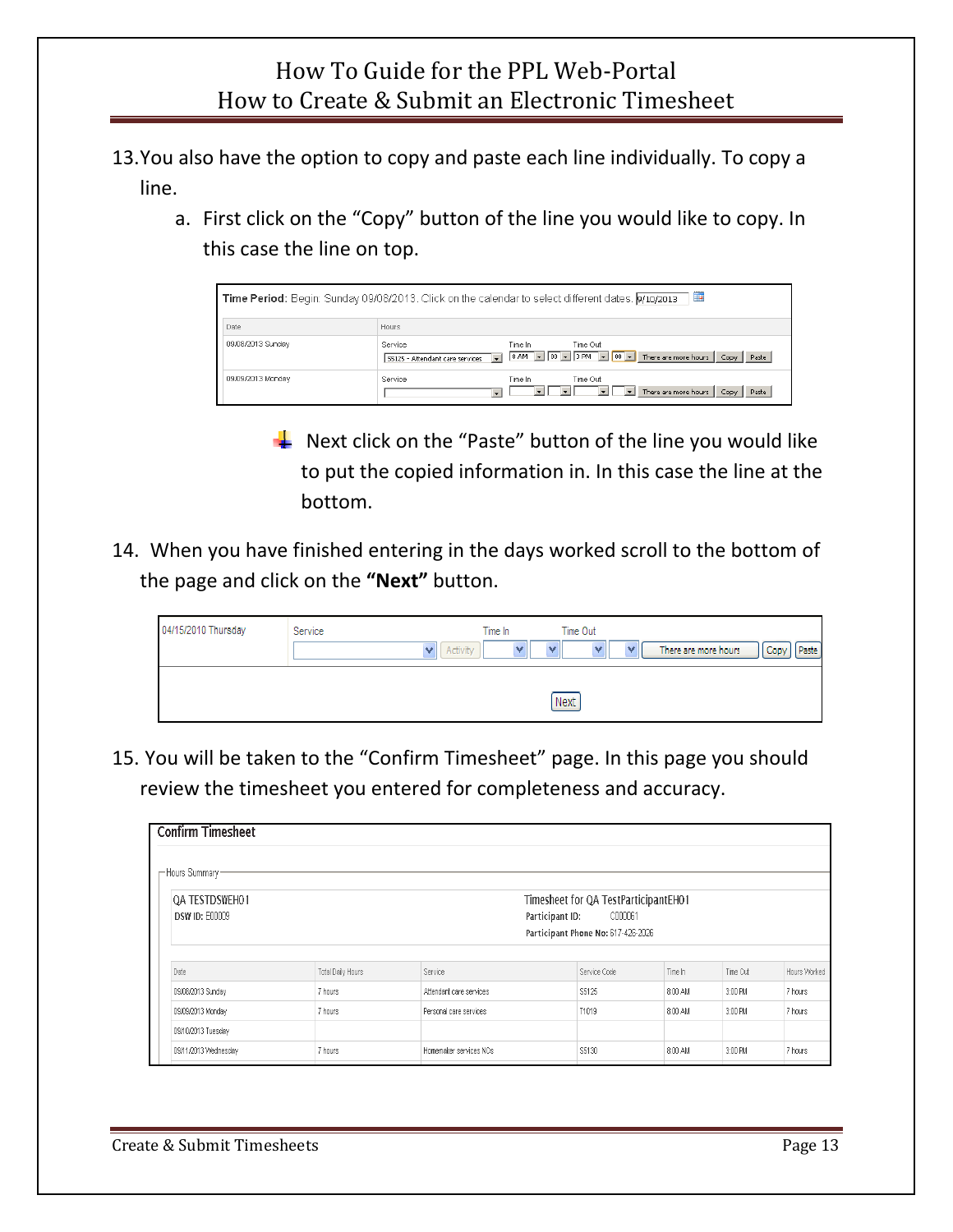16. Next scroll to the bottom of the "Confirm Timesheet" page. You will see the following attestation that the hours are accurate:

> $\frac{1}{2}$  Before you may submit your timesheet you must check the box.

| 10/05/2012 Friday                                                                                                                                                                                                                                                                                                                                                                                                                                     |             |  |  |  |  |
|-------------------------------------------------------------------------------------------------------------------------------------------------------------------------------------------------------------------------------------------------------------------------------------------------------------------------------------------------------------------------------------------------------------------------------------------------------|-------------|--|--|--|--|
| 10/06/2012 Saturday                                                                                                                                                                                                                                                                                                                                                                                                                                   |             |  |  |  |  |
| Total                                                                                                                                                                                                                                                                                                                                                                                                                                                 | 8 1/2 hours |  |  |  |  |
| □ This timesheet accurately represents the allotted hours and approved rate of pay from the most recent Individualized Budget. Misuse of<br>services is considered Medicaid Fraud. An example of such fraud is when employer knowingly has a Direct Care Worker work when employ<br>hours can be worked or submitted for payment.<br>I understand that It is my responsibility to report misuse of these funds to the PA DPW Manager at INSERET HERE. |             |  |  |  |  |
| <b>Edit</b><br>Save My Work<br>Submit                                                                                                                                                                                                                                                                                                                                                                                                                 |             |  |  |  |  |

 $\frac{1}{2}$  After acknowledging that the timesheet is accurate and truthful, the "SUBMIT" button will become available to select.

| 04/15/2010 Thursday  |              |
|----------------------|--------------|
| Total                | 16 1/2 hours |
| Save My Work<br>Edit | Submit       |

17. If the timesheet is incorrect and you would like to edit it. Click on the **"Edit"** button to return to the previous screen.



- 18. If the timesheet is correct but incomplete you can save your work. Click on the "Save My Work" button.
	- a. Some direct care workers like to enter their time every day rather than at the end of the pay period.
	- b. This feature allows you to enter time as you work it without submitting it for approval until the very end.

Create & Submit Timesheets Page 14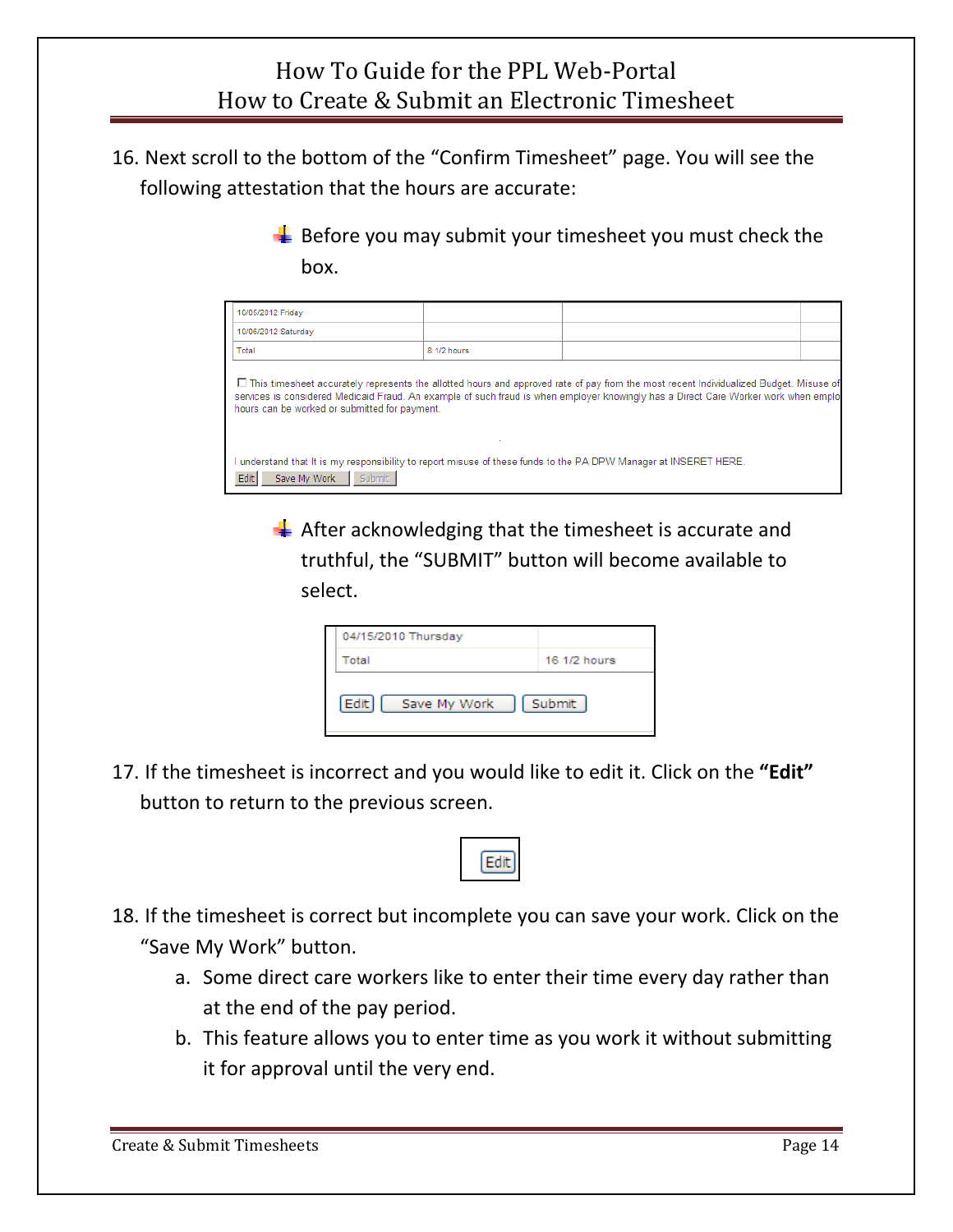

19. If the timesheet is correct and complete you should submit it to the Participant/Employer/Authorized Representative for approval. Click on the **"Submit"** button to submit it to the Participant/Employer/Authorized Representative.



20. After you haves selected the Submit button the following page will appear:

| <b>QA TESTDSWEH01</b><br>DSW ID: E00009 |                          | Timesheet for QA TestParticipantEH01<br>C000061<br>Participant ID:<br>Participant Phone No: 617-426-2026 |              | <b>Status: SUBMITTED</b> | Timesheet ID: FL0000000209 |                    |
|-----------------------------------------|--------------------------|----------------------------------------------------------------------------------------------------------|--------------|--------------------------|----------------------------|--------------------|
| Date                                    | <b>Total Daily Hours</b> | Service                                                                                                  | Service Code | Time In                  | Time Out                   | <b>Hours Worke</b> |
|                                         |                          |                                                                                                          |              |                          |                            |                    |
| 09/23/2012 Sunday                       | 2 3/4 hours              | Personal Assistance Services                                                                             | W1792        | 8:22 AM                  | 11:00 AM                   | 2 3/4 hours        |
| 09/24/2012 Monday                       |                          |                                                                                                          |              |                          |                            |                    |
| 09/25/2012 Tuesday                      |                          |                                                                                                          |              |                          |                            |                    |
| 09/26/2012 Wednesdav                    |                          |                                                                                                          |              |                          |                            |                    |

21. If there is a problem with your timesheet that would cause it to not be paid, than the Web Portal will not allow the timesheet to be submitted for approval until the problem is fixed.

#### Examples:

- a. Overlapping time
- b. Missing paperwork
- c. Missing DSW Rates
- 22. On the top of your timesheet you will see red alerts that tell you what is wrong with your timesheet. If you do not understand any or even one of the messages, please call customer service.
	- a. As you can see in the example below on 4/1/10 we are missing the Employment packet.
	- b. On 4/2 the employee submitted time for a service type but it appears that we do not have a rate in the system.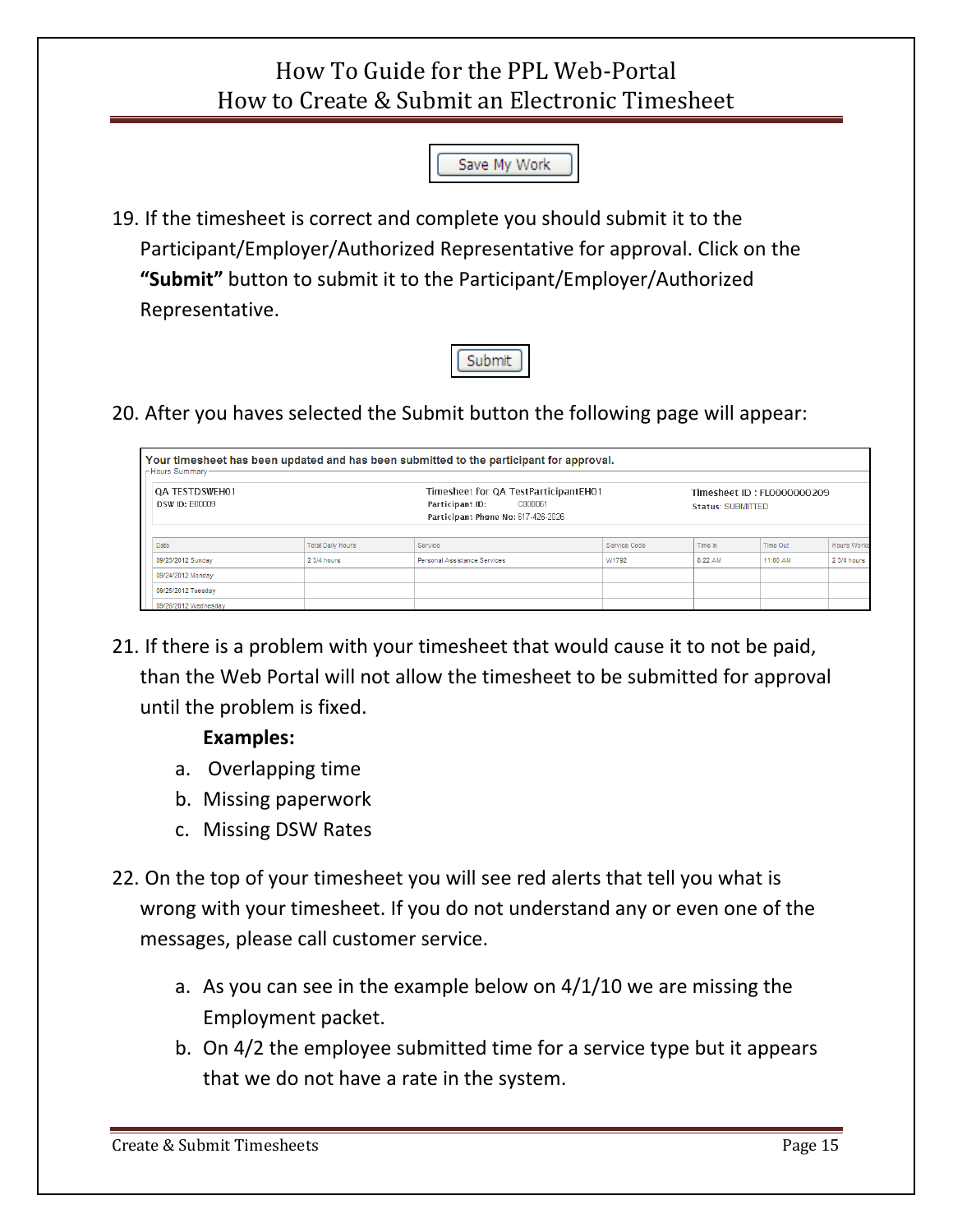- c. If you feel that any of the alert messages in red are incorrect, please call customer service.
- d. If you believe they are correct please submit the missing information to PPL as soon as possible so that PPL staff can enter it into our system. Then resubmit your timesheet for approval.

| <b>Confirm Timesheet</b>                                                                                                                                                                                                                                                                                                                    |                |                                                                                  |                                   |
|---------------------------------------------------------------------------------------------------------------------------------------------------------------------------------------------------------------------------------------------------------------------------------------------------------------------------------------------|----------------|----------------------------------------------------------------------------------|-----------------------------------|
| Error on 04/01/10 8:00 AM - 4:00 PM:<br>Missing required date for "Employment Packet Received Date"                                                                                                                                                                                                                                         |                |                                                                                  |                                   |
| Error on 04/02/10 8:00 AM - 4:30 PM:<br>There is no Employee Rate established or effective for this Consumer No.<br>There is no Employee Rate established or effective for this Consumer No.<br>Pay Rate cannot be zero.<br>Billable Rate cannot be zero.<br>Missing required date for "Employment Packet Received Date"<br>- Hours Summary |                |                                                                                  |                                   |
| OA TESTDSWEH01<br><b>DSW ID: E00009</b>                                                                                                                                                                                                                                                                                                     | Individual ID: | <b>Timesheet for TEST CONSUMERQA1</b><br>N9098002<br><b>Individual Phone No:</b> | <b>Status</b><br><b>SUBMITTED</b> |

- 23. Once you have successfully submitted your timesheet for approval, it will be up to the Participant, or Representative to approve the timesheet.
- 24. You can monitor the approval status by searching on your timesheets and reviewing the status name.
	- a. As long as the timesheet is in the "Submitted" status it has not been approved.

**Important Note:** *Do not assume that if you submitted your timesheet it will be paid. You will want to monitor the status of your timesheet until it has reached "APPROVED" status.* 

 $\triangleq$  Once the timesheet has an "Approved" status, it has been sent to PPL for payment.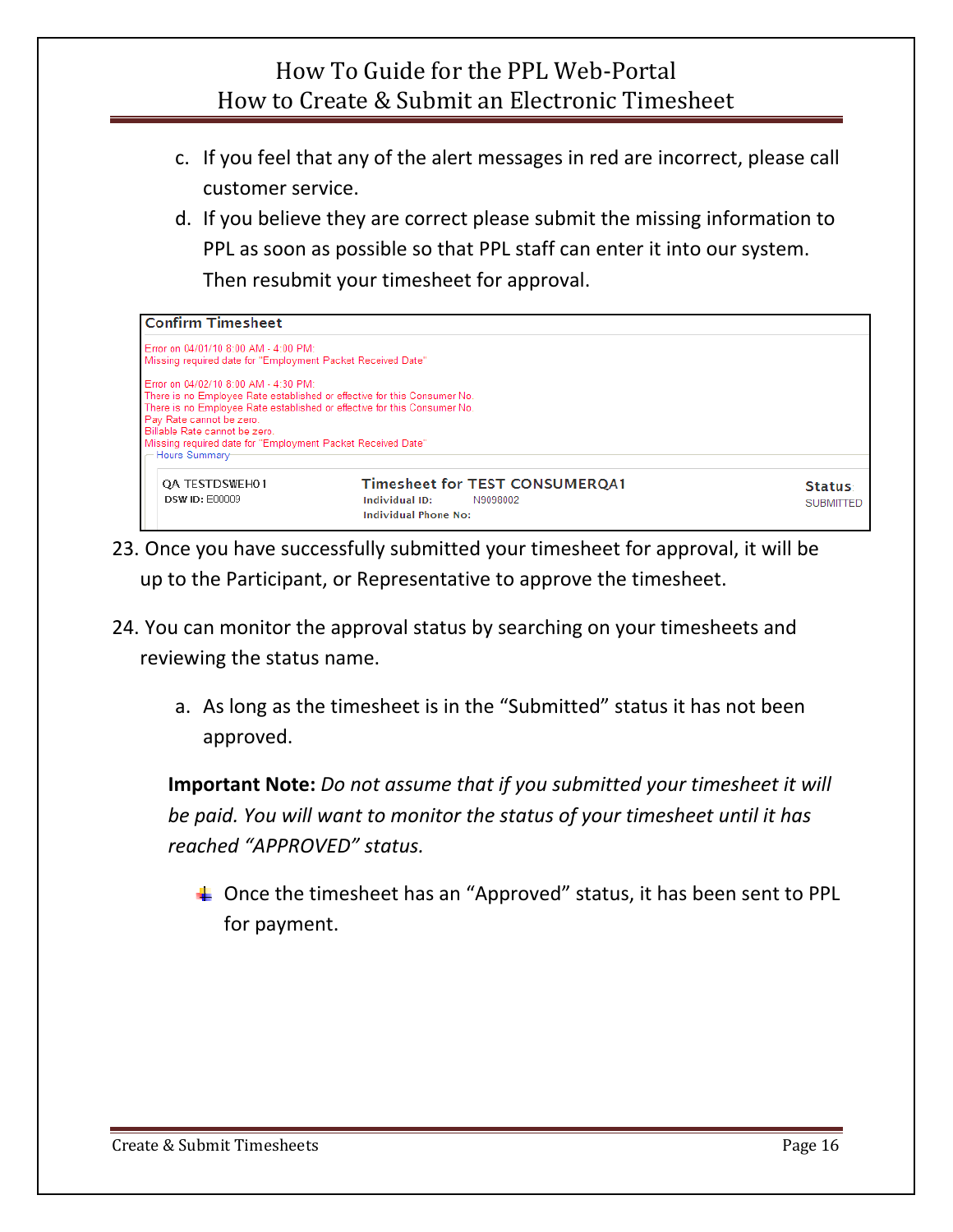## **Participant/Representative:** *How to approve/reject & submit e‐ timesheets for payment.*

25.You will default on the "Timesheet List" page when you log in.

| <b>Budget Summary</b><br>My Profile | Participant View Timesheet | Contact Us                                                                            |
|-------------------------------------|----------------------------|---------------------------------------------------------------------------------------|
| <b>Timesheet List</b>               |                            |                                                                                       |
|                                     |                            |                                                                                       |
| Timesheet Status:                   | Submitted v                | To improve the timesheet approval process, the default has been changed to Submitted. |
| Timesheet Start Date Range:         | any.                       | 亜<br>H<br>lany<br>$\overline{\phantom{a}}$                                            |
| Timesheet Submitted Date Range:     | any.                       | HH<br>▦<br>any<br>$\sim$                                                              |
| Check<br>Num                        |                            |                                                                                       |
| + Search with DSW Name              |                            |                                                                                       |
| Search                              |                            |                                                                                       |

26. In this page you can search for timesheets based on:

#### a. Timesheet Status

| Timesheet Status:               | Submitted $\blacktriangledown$<br>Αll | To improve the timesheet appr                   |
|---------------------------------|---------------------------------------|-------------------------------------------------|
| Timesheet Start Date Range:     | Submitted<br>Approved                 | Ħ<br>訷<br>jany.<br>$\overline{\phantom{a}}$     |
| Timesheet Submitted Date Range: | Rejected<br>Paid<br>In Process        | ▦<br>▦<br>jany.<br>$\qquad \qquad \blacksquare$ |
| Check<br>Num                    | Pending<br>Denied                     |                                                 |
| + Search with DSW Name.         |                                       |                                                 |
| Search                          |                                       |                                                 |

- b. Timesheet Start Date
- c. Timesheet Submitted Date
- d. Check Number
- e. Direct Service Worker Name
	- i. You may want to use this search feature if you have multiple direct care workers and you want to view all of their submitted timesheets.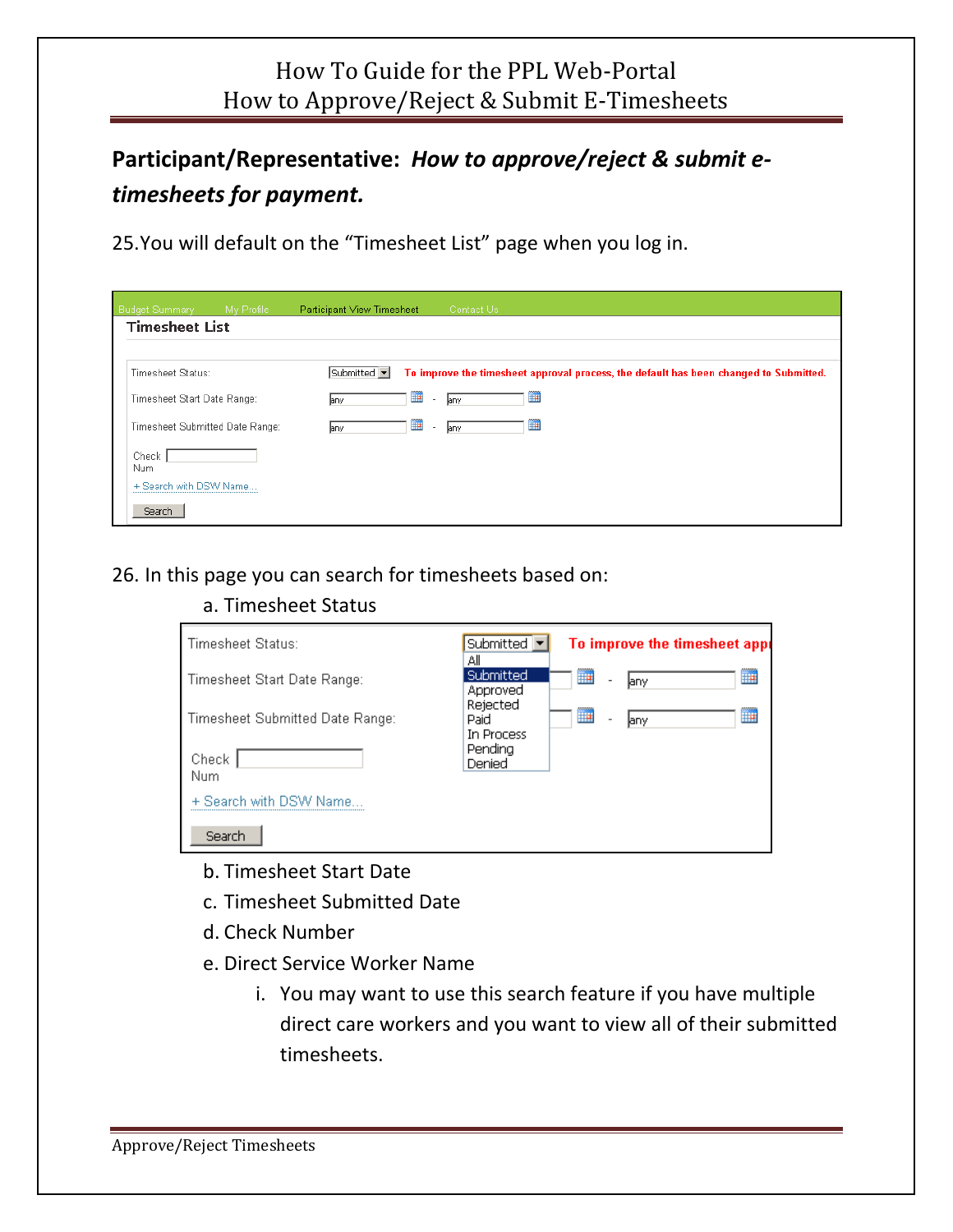| - Search with DSW Name |  |
|------------------------|--|
| <b>DSW First Name:</b> |  |
| DSW Last Name:         |  |
| Search                 |  |

**Note:** *To search ALL timesheets be sure to select "ALL".* **If you just want to see the ones which you need to approve select "SUBMITTED".** 

27.Below is an example of the search results screen.

| Submitted Timesheets (1 result.) |              |                             |                    |                |              |               |                  |              |
|----------------------------------|--------------|-----------------------------|--------------------|----------------|--------------|---------------|------------------|--------------|
| Action                           | Timesheet ID | <b>Timesheet Start Date</b> | Timesheet End Date | Submitted Date | Submitted By | Employee Name | Status           | Check Number |
| Approve/Reject<br>View           | FL0000000134 | 07/21/2013                  | 08/03/2013         | 08/01/2013     | QATestAdmin  | sandip shinde | <b>SUBMITTED</b> |              |
|                                  |              |                             |                    |                |              |               |                  |              |

- You will be able to View a timesheet anytime you like. You will notice when a timesheet has been submitted to you for approval, it will have a status of "Submitted" you will need to either approve or reject a timesheet.
- $\downarrow$  PPL cannot pay timesheets unless they have been approved by you. By using the Web Portal to approve timesheets, we log an electronic signature based upon your unique username and password.

28.Select the **"Approve/Reject"** button.

| Approve/Reject |
|----------------|
| Approve/Reject |
| Approve/Reject |

29.After selecting the "Approve/Reject" button the screen below will appear.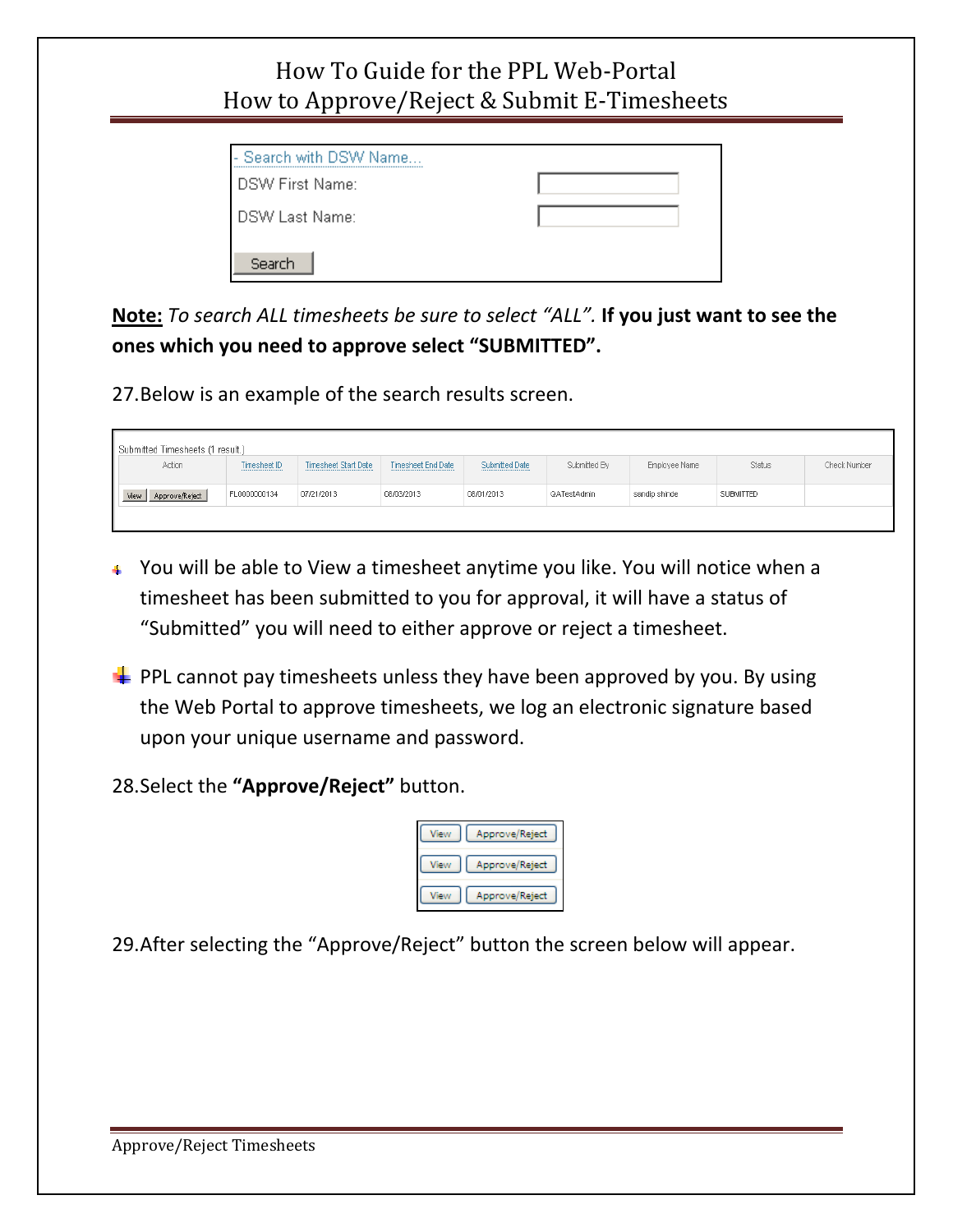|        | $\Box$ This timesheet accurately represents the allotted hours and appro<br>services is considered Medicaid Fraud. An example of such fraud is v<br>hours can be worked or submitted for payment. |  |  |  |
|--------|---------------------------------------------------------------------------------------------------------------------------------------------------------------------------------------------------|--|--|--|
|        | It is not permissible to turn in timesheets with over 40 hours per week                                                                                                                           |  |  |  |
|        | I understand that It is my responsibility to report misuse of these fund<br>Approve<br>Show printable version (PDF)                                                                               |  |  |  |
| Reject |                                                                                                                                                                                                   |  |  |  |
|        | Rejection Reasons (Choose up to 2)                                                                                                                                                                |  |  |  |
| г      | Hours worked are inaccurate                                                                                                                                                                       |  |  |  |
| г      | Days worked are inaccurate                                                                                                                                                                        |  |  |  |
|        | Incorrect service code                                                                                                                                                                            |  |  |  |
|        | Additional Rejection Note                                                                                                                                                                         |  |  |  |
|        |                                                                                                                                                                                                   |  |  |  |

- $\frac{1}{2}$  The timesheet will appear so that you can review it while you Approve/Reject. At the bottom of the page you will see three options **"Show Printable Version (PDF)", "Approve", "Reject**".
- 30.The "Show Printable Version (PDF)" button allows you to print your timesheet so that you can keep a hard copy for your records.



**You do NOT need to print your timesheet if you don't want to. Timesheets will always be maintained electronically for your review.** 

31.After you have reviewed your timesheet and determined that it is accurate you should approve the timesheet for payment.

#### **TIMESHEET APPROVAL**

32.To approve the timesheet select the **"Approve"** button.

Approve/Reject Timesheets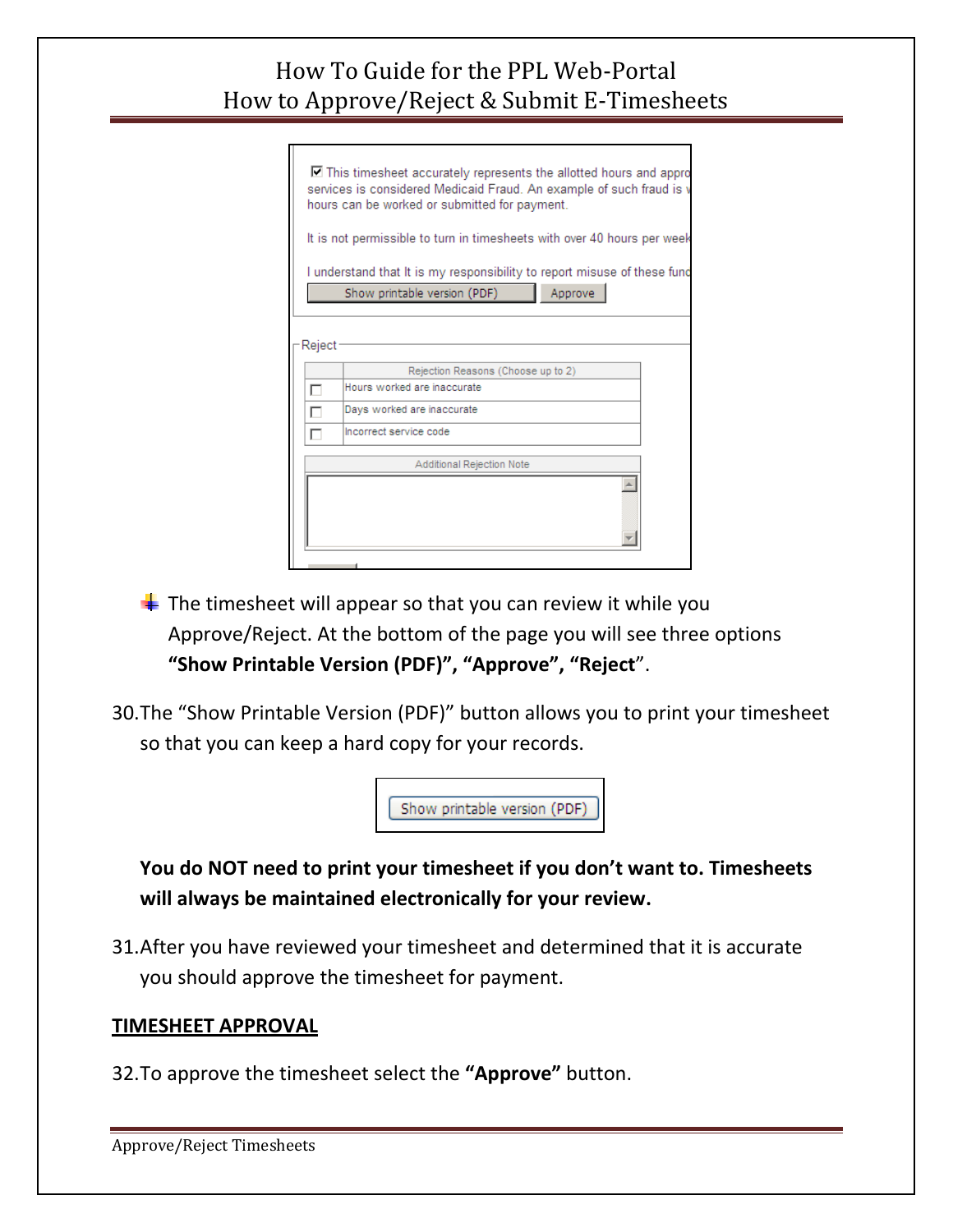

33.After selecting the "Approve" button you will see the screen below.

 $\downarrow$  You will still have the option to print a paper copy of the timesheets for your records. You can print the approved timesheet by selecting the "Show printable version (PDF)" at the bottom of the screen.

 $\frac{1}{2}$  Your timesheet will now be in "Approved" status. PPL will process all "APPROVED" timesheet according to your pay schedule.

#### **TIMESHEET REJECTION**

- 34. If you have reviewed the timesheet and you have determined that it is not correct you can choose to reject the timesheet.
- 35. Scroll to the bottom of the page and select the reason why the timesheet has been rejected. You are also able to add additional notes if you would like to.

| Reject                    |                                    |  |  |
|---------------------------|------------------------------------|--|--|
|                           | Rejection Reasons (Choose up to 2) |  |  |
|                           | Hours worked are inaccurate        |  |  |
|                           | Days worked are inaccurate         |  |  |
|                           | Incorrect service code             |  |  |
| Additional Rejection Note |                                    |  |  |
|                           |                                    |  |  |
|                           |                                    |  |  |
|                           |                                    |  |  |
| Reject                    |                                    |  |  |

- When a timesheet is rejected it is sent back to the direct care worker for correction and review. Your direct care worker will see the reasons you entered for rejection and will correct the timesheet based upon your reasons.
- 36. After entering your rejection reasons select the **"Reject"** button.

```
Approve/Reject Timesheets
```